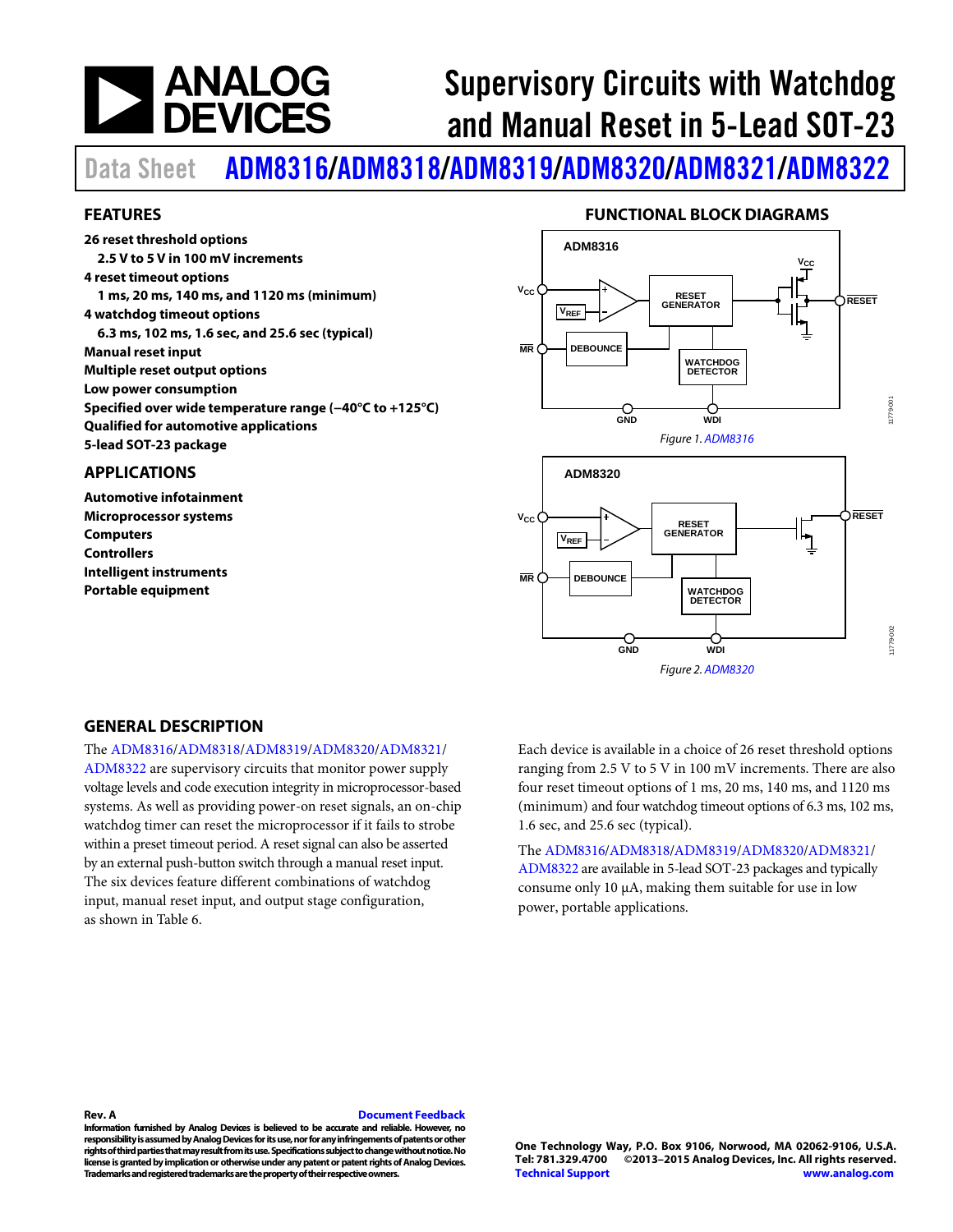### ADM8316/ADM8318/ADM8319/ADM8320/ADM8321/ADM8322

### **TABLE OF CONTENTS**

| Pin Configurations and Function Descriptions  6 |  |
|-------------------------------------------------|--|
|                                                 |  |
|                                                 |  |
|                                                 |  |
|                                                 |  |
|                                                 |  |

### <span id="page-1-0"></span>**REVISION HISTORY**

| $9/15$ —Rev. 0 to Rev. A |  |
|--------------------------|--|
|                          |  |

10/13-Revision 0: Initial Version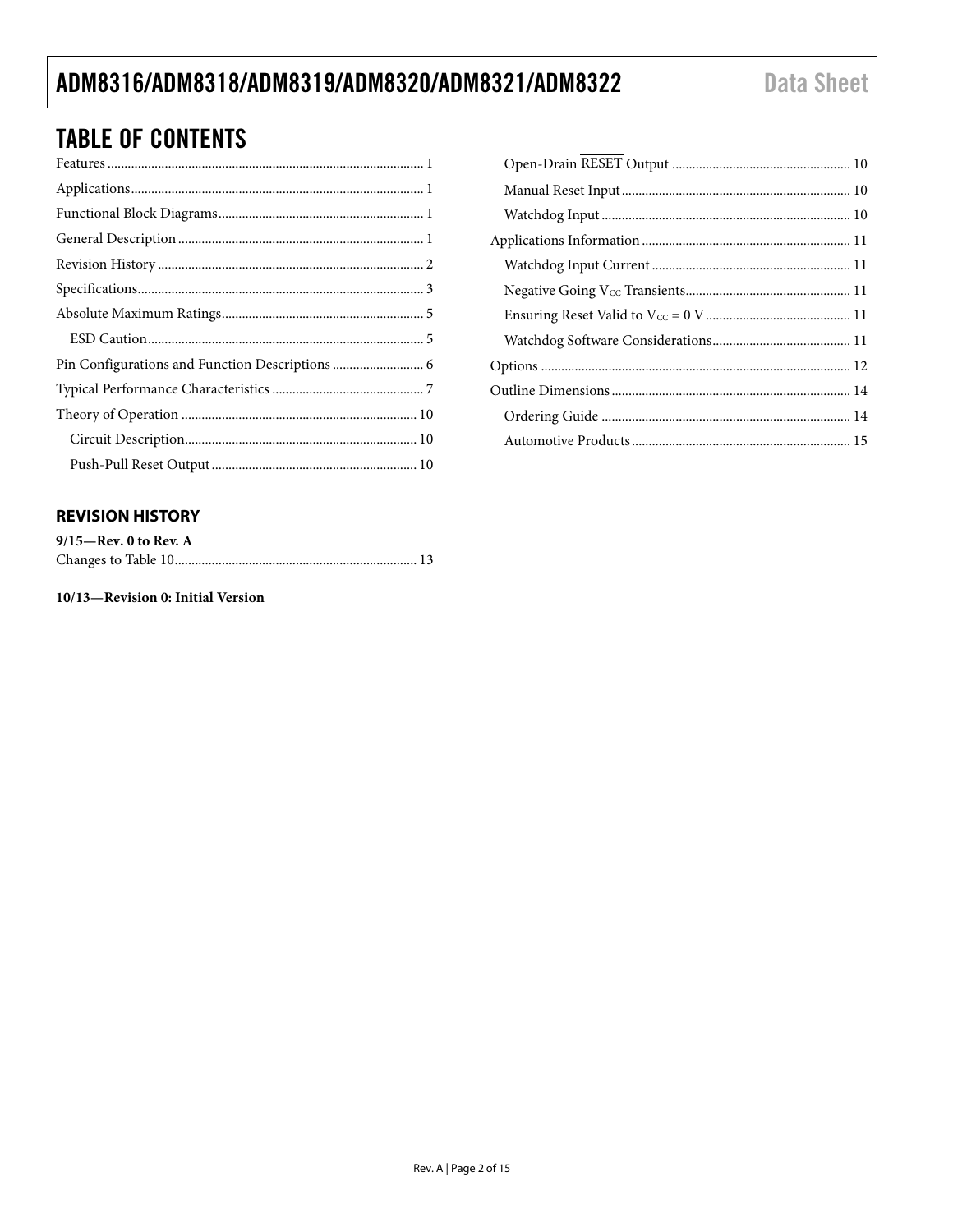### <span id="page-2-0"></span>SPECIFICATIONS

 $V_{CC} = (V_{TH} + 1.5\%)$  to 5.5 V, T<sub>A</sub> = −40°C to +125°C, unless otherwise noted. Typical values are at T<sub>A</sub> = 25°C.

| Parameter                                                         | Min                 | <b>Typ</b>                 | Max                 | <b>Unit</b> | <b>Test Conditions/Comments</b>                              |
|-------------------------------------------------------------------|---------------------|----------------------------|---------------------|-------------|--------------------------------------------------------------|
| <b>SUPPLY</b>                                                     |                     |                            |                     |             |                                                              |
| V <sub>CC</sub> Operating Voltage Range <sup>1</sup>              | 0.9                 |                            | 5.5                 | v           |                                                              |
| V <sub>cc</sub> that Guarantees Valid Output                      | 0.9                 |                            |                     | v           |                                                              |
| <b>Supply Current (WDI Floating)</b>                              |                     | 10                         | 20                  | μA          | $V_{CC} = 5.5 V$                                             |
|                                                                   |                     | 10                         | 18                  | μA          | $V_{CC} = 3.6 V$                                             |
| RESET THRESHOLD VOLTAGE <sup>2</sup>                              | $V_{TH}$ - 1%       | V <sub>TH</sub>            | $V_{TH} + 1\%$      | $\vee$      | $T_A = 25^{\circ}C$                                          |
|                                                                   | $V_{TH} - 1.5\%$    | V <sub>TH</sub>            | $V_{TH} + 1.5%$     | V           | $T_A = -40^{\circ}C$ to $+125^{\circ}C$                      |
| RESET THRESHOLD TEMPERATURE COEFFICIENT                           |                     | 20                         |                     | ppm/°C      |                                                              |
| RESET THRESHOLD HYSTERESIS                                        |                     | $2.5 \times V_{\text{TH}}$ |                     | mV          |                                                              |
| <b>RESET TIMEOUT PERIOD</b>                                       |                     |                            |                     |             | See Table 7                                                  |
| <b>Reset Timeout Option A</b>                                     | 1                   | 1.4                        | 1.8                 | ms          |                                                              |
| <b>Reset Timeout Option B</b>                                     | 20                  | 28                         | 36                  | ms          |                                                              |
| <b>Reset Timeout Option C</b>                                     | 140                 | 200                        | 260                 | ms          |                                                              |
| <b>Reset Timeout Option D</b>                                     | 1120                | 1600                       | 2080                | ms          |                                                              |
| V <sub>CC</sub> TO RESET DELAY, t <sub>RD</sub>                   |                     | 90                         |                     | μs          | V <sub>cc</sub> falling at 1 mV/us                           |
| PUSH-PULL OUTPUT (ADM8316, ADM8318, ADM8319,<br>ADM8321, ADM8322) |                     |                            |                     |             |                                                              |
| <b>RESET Output Voltage</b>                                       |                     |                            | 0.2                 | ۷           | $V_{CC} \geq 0.9 V$ , $I_{SINK} = 25 \mu A$                  |
|                                                                   |                     |                            | 0.2                 | ۷           | $V_{CC} \ge 1.2 V$ , $I_{SINK} = 100 \mu A$                  |
|                                                                   |                     |                            | 0.2                 | ۷           | $V_{CC} \ge 2.7 V$ , $I_{SINK} = 1.2 mA$                     |
|                                                                   |                     |                            | 0.3                 | v           | $V_{CC} \ge 4.5 V$ , $I_{SINK} = 3.2 mA$                     |
|                                                                   | $0.9 \times V_{cc}$ |                            |                     | V           | $V_{CC} \geq 2.7 V$ , Isource = 500 µA                       |
|                                                                   | $0.9 \times V_{CC}$ |                            |                     | V           | $V_{CC} \geq 4.5$ V, Isource = 800 µA                        |
| <b>RESET Rise Time</b>                                            |                     | 50                         | 100                 | ns          | From 10% to 90% $V_{CC}$ , $C_L = 5$ pF,<br>$V_{CC} = 3.3 V$ |
| <b>RESET Output Voltage</b>                                       |                     |                            | 0.2                 | v           | $V_{CC} \ge 2.7 V$ , $I_{SINK} = 1.2 mA$                     |
|                                                                   |                     |                            | 0.3                 | V           | $V_{CC} \ge 4.5 V$ , $I_{SINK} = 3.2 mA$                     |
|                                                                   | $0.9 \times V_{CC}$ |                            |                     | V           | $V_{CC} \geq 2.7 V$ , Isource = 500 µA                       |
|                                                                   | $0.9 \times V_{CC}$ |                            |                     | v           | $V_{CC} \geq 4.5$ V, $I_{SOLRCE} = 800$ µA                   |
| OPEN-DRAIN OUTPUT (ADM8320, ADM8321, ADM8322)                     |                     |                            |                     |             |                                                              |
| <b>RESET Output Voltage</b>                                       |                     |                            | 0.2                 | v           | $V_{CC} \ge 0.9 V$ , $I_{SINK} = 25 \mu A$                   |
|                                                                   |                     |                            | 0.2                 | v           | $V_{CC} \ge 1.2 V$ , $I_{SINK} = 100 \mu A$                  |
|                                                                   |                     |                            | 0.2                 | v           | $V_{CC} \ge 2.7 V$ , $I_{SINK} = 1.2 mA$                     |
|                                                                   |                     |                            | 0.3                 | v           | $V_{CC} \ge 4.5 V$ , $I_{SINK} = 3.2 mA$                     |
| Open-Drain Reset Output Leakage Current                           |                     |                            | $\mathbf{1}$        | μA          |                                                              |
| WATCHDOG INPUT (ADM8316, ADM8318, ADM8320,<br>ADM8321)            |                     |                            |                     |             |                                                              |
| Watchdog Timeout Period, two                                      |                     |                            |                     |             | See Table 8                                                  |
| Watchdog Timeout Option W                                         | 4.5                 | 6.3                        | 8.1                 | ms          |                                                              |
| <b>Watchdog Timeout Option X</b>                                  | 72                  | 102                        | 132                 | ms          |                                                              |
| <b>Watchdog Timeout Option Y</b>                                  | 1.12                | 1.6                        | 2.24                | sec         |                                                              |
| <b>Watchdog Timeout Option Z</b>                                  | 18.0                | 25.6                       | 33.2                | sec         |                                                              |
| <b>WDI Pulse Width</b>                                            | 50                  |                            |                     | ns          | $V_{IL} = 0.3 \times V_{CC}$ , $V_{IH} = 0.7 \times V_{CC}$  |
| <b>WDI Input Threshold</b>                                        | $0.3 \times V_{CC}$ |                            | $0.7 \times V_{CC}$ | V           |                                                              |
| <b>WDI Input Current</b>                                          |                     | 35                         | 100                 | μA          |                                                              |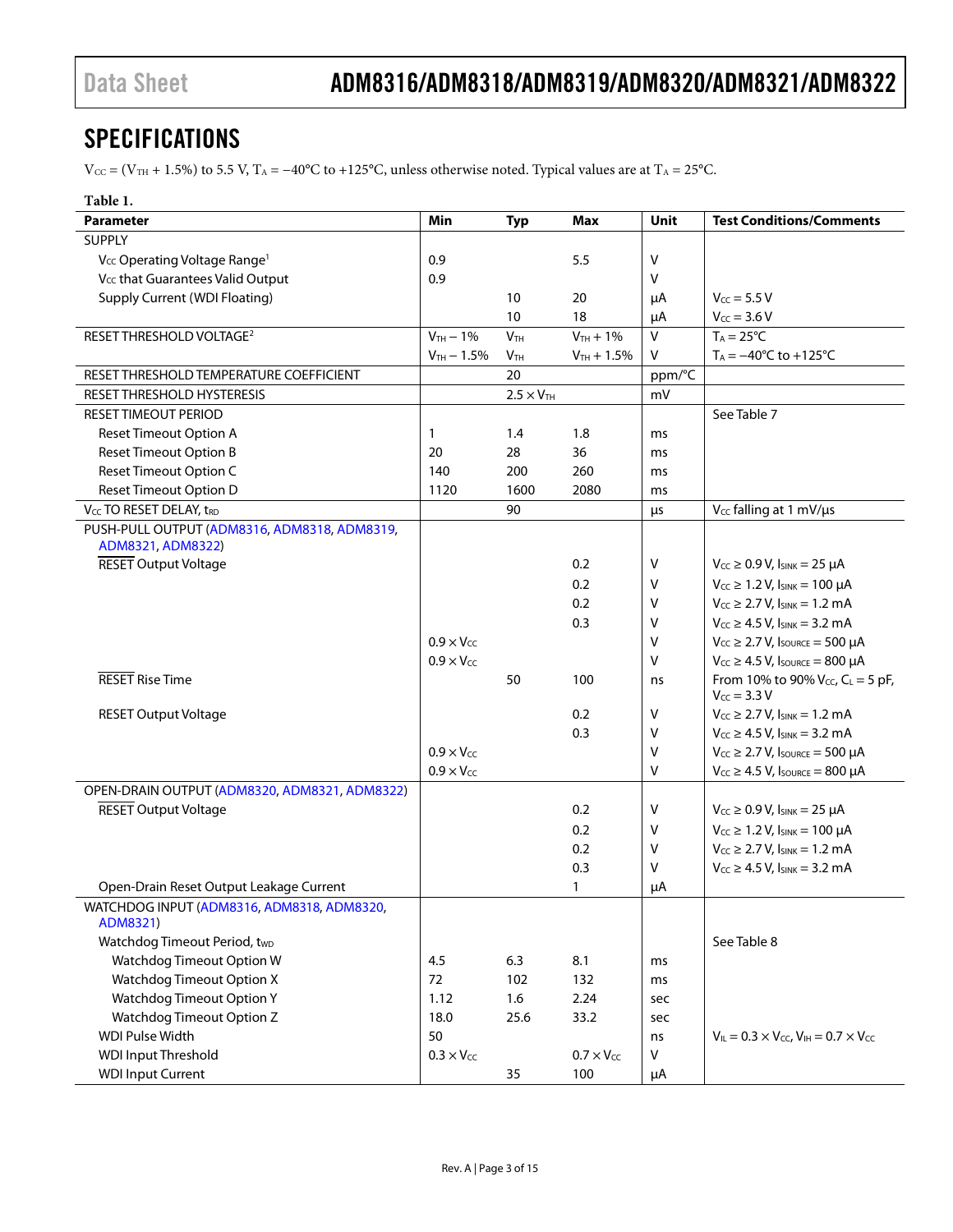### <span id="page-3-0"></span>ADM8316/ADM8318/ADM8319/ADM8320/ADM8321/ADM8322 Data Sheet

| <b>Parameter</b>                               | Min | Typ | Max | Unit      | <b>Test Conditions/Comments</b> |
|------------------------------------------------|-----|-----|-----|-----------|---------------------------------|
| MANUAL RESET INPUT (ADM8316, ADM8319, ADM8320, |     |     |     |           |                                 |
| ADM8322)                                       |     |     |     |           |                                 |
| $V_{IL}$                                       |     |     | 0.8 | ν         |                                 |
| <b>V<sub>IH</sub></b>                          | 2.0 |     |     | ٧         |                                 |
| MR Input Pulse Width                           |     |     |     | μs        |                                 |
| MR Glitch Rejection                            |     | 100 |     | ns        |                                 |
| MR Pull-Up Resistance                          | 35  | 75  | 125 | $k\Omega$ |                                 |
| MR to Reset Delay                              |     | 350 |     | ns        | $V_{cc} = 5 V$                  |

<sup>1</sup> The device switches from undervoltage reset to normal operation when  $1.5$  V < Vcc < 2.5 V.

 $^2$  The device monitors V $\rm{c}$ c through an internal factory trimmed voltage divider that programs the nominal reset threshold. Factory-trimmed reset thresholds are available in approximately 100 mV increments from 2.5 V to 5 V.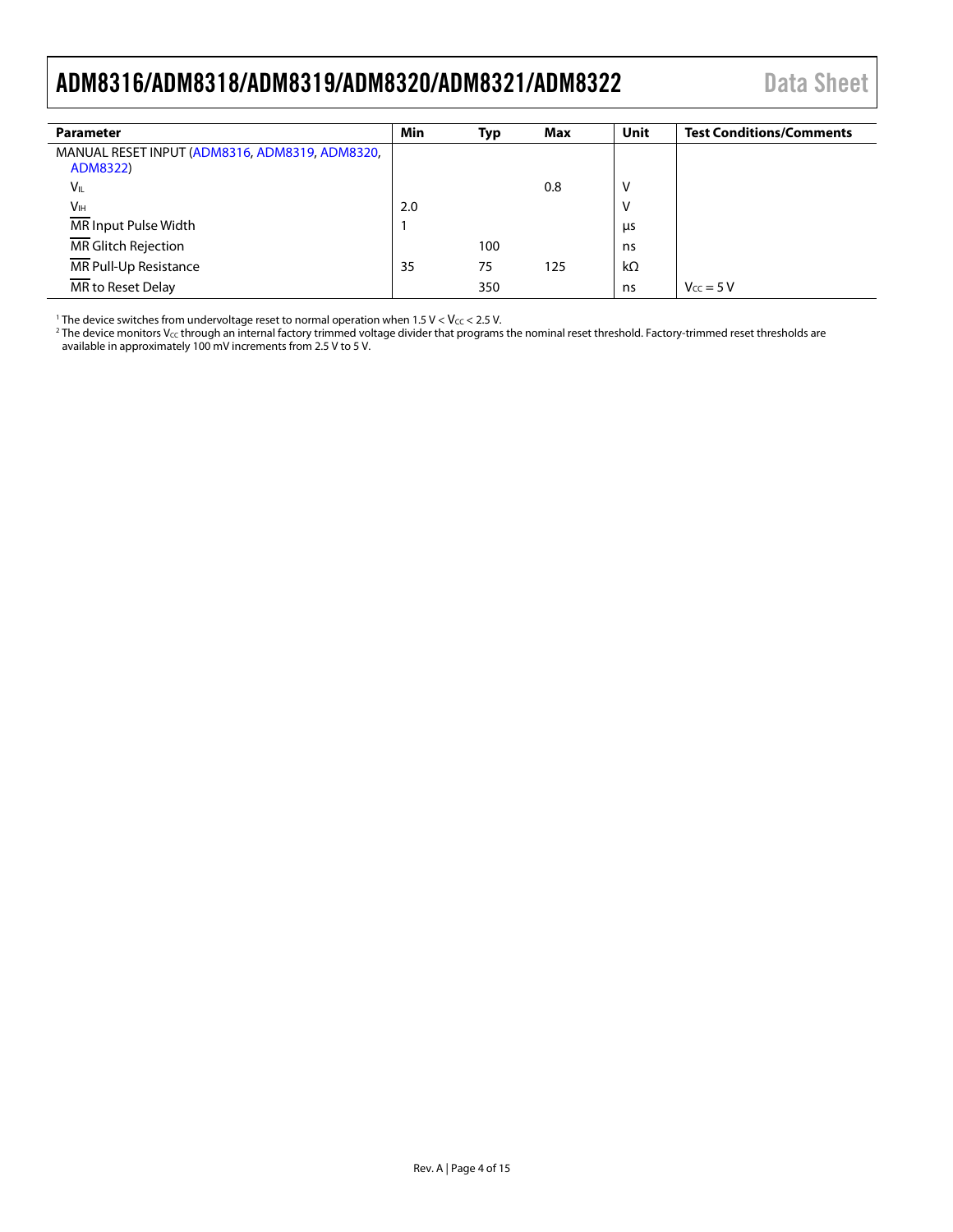### <span id="page-4-0"></span>ABSOLUTE MAXIMUM RATINGS

 $T_A = 25$ °C, unless otherwise noted.

#### **Table 2.**

| <b>Parameter</b>                          | Rating                                |
|-------------------------------------------|---------------------------------------|
| Vcc                                       | $-0.3 V$ to $+6V$                     |
| All Other Pins                            | $-0.3$ V to (V <sub>cc</sub> + 0.3 V) |
| Output Current (RESET, RESET)             | 20 mA                                 |
| Operating Temperature Range               | $-40^{\circ}$ C to $+125^{\circ}$ C   |
| Storage Temperature Range                 | $-65^{\circ}$ C to $+150^{\circ}$ C   |
| θ <sub>JA</sub> Thermal Impedance, SOT-23 | $270^{\circ}$ C/W                     |
| Lead Temperature                          |                                       |
| Soldering (10 sec)                        | 300 $\degree$ C                       |
| Vapor Phase (60 sec)                      | $215^{\circ}$ C                       |
| Infrared (15 sec)                         | 220°C                                 |

Stresses at or above those listed under Absolute Maximum Ratings may cause permanent damage to the product. This is a stress rating only; functional operation of the product at these or any other conditions above those indicated in the operational section of this specification is not implied. Operation beyond the maximum operating conditions for extended periods may affect product reliability.

### <span id="page-4-1"></span>**ESD CAUTION**



ESD (electrostatic discharge) sensitive device. Charged devices and circuit boards can discharge without detection. Although this product features patented or proprietary protection circuitry, damage may occur on devices subjected to high energy ESD. Therefore, proper ESD precautions should be taken to avoid performance degradation or loss of functionality.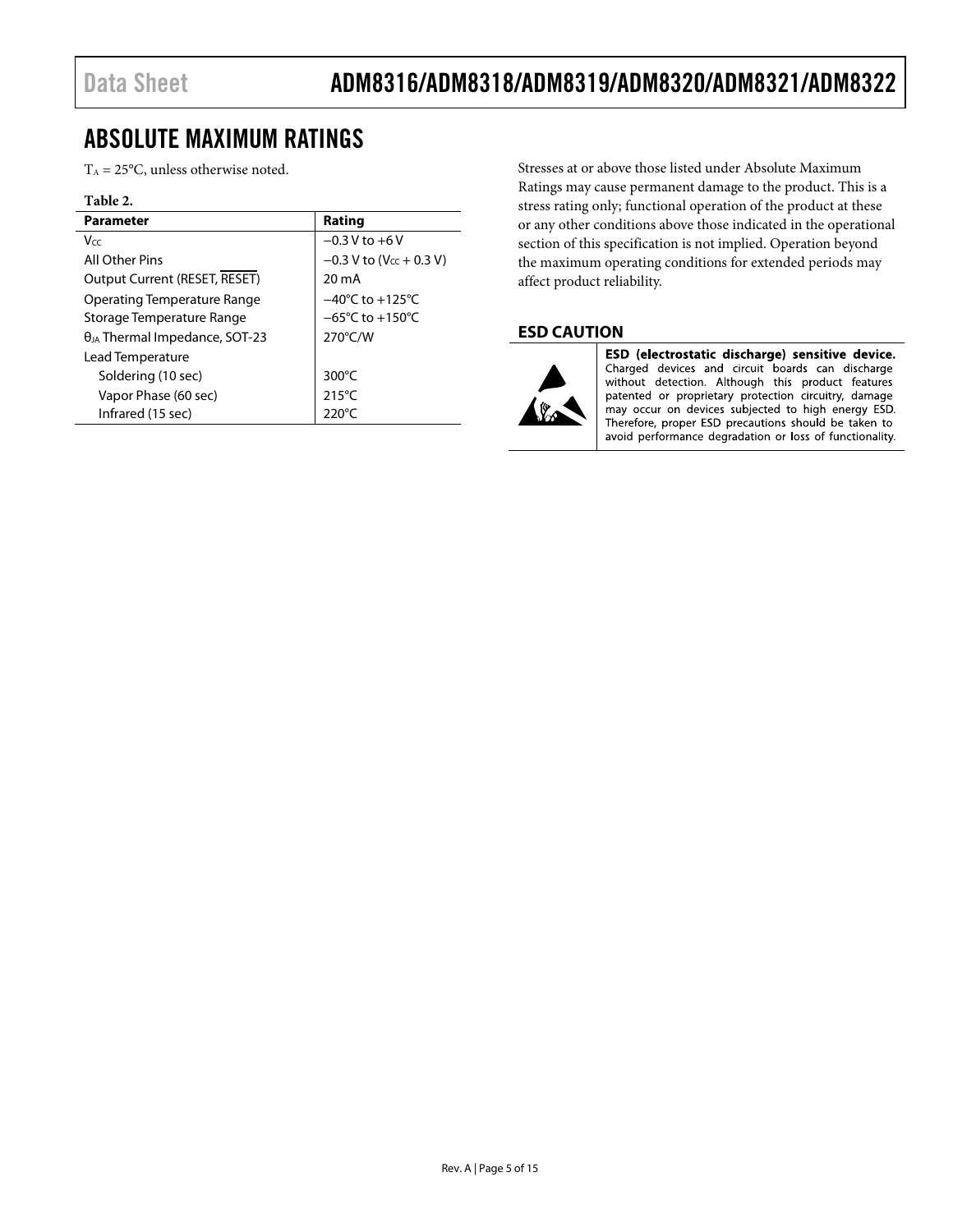### <span id="page-5-0"></span>PIN CONFIGURATIONS AND FUNCTION DESCRIPTIONS



Figure 3[. ADM8316](http://www.analog.com/ADM8316?doc=ADM8316_8318_8319_8320_8321_8322.pdf)[/ADM8320 P](http://www.analog.com/ADM8320?doc=ADM8316_8318_8319_8320_8321_8322.pdf)in Configuration

#### **Table 3[. ADM8316](http://www.analog.com/ADM8316?doc=ADM8316_8318_8319_8320_8321_8322.pdf)[/ADM8320 P](http://www.analog.com/ADM8320?doc=ADM8316_8318_8319_8320_8321_8322.pdf)in Function Descriptions**

| Pin No.        | <b>Mnemonic</b> | <b>Description</b>                                                                                                                                                                                                                                                                   |
|----------------|-----------------|--------------------------------------------------------------------------------------------------------------------------------------------------------------------------------------------------------------------------------------------------------------------------------------|
|                | <b>RESET</b>    | Active Low Reset Output. Asserted whenever $V_{\text{CC}}$ is below the reset threshold, $V_{\text{TH}}$ . This pin is a push-pull<br>output stage for the ADM8316 and an open-drain output stage for the ADM8320.                                                                   |
| -2             | GND             | Ground.                                                                                                                                                                                                                                                                              |
|                | <b>MR</b>       | Manual Reset Input. This is an active low input that, when forced low for greater than the glitch filter time,<br>generates a reset. It features a 75 k $\Omega$ internal pull-up resistor.                                                                                          |
| $\overline{4}$ | <b>WDI</b>      | Watchdog Input. Generates a reset if the logic level on the pin remains low or high for the duration of the<br>watchdog timeout. The timer is cleared if a logic transition occurs on this pin or if a reset is generated. Leave<br>this pin floating to disable the watchdog timer. |
|                | Vcc             | Power Supply Voltage Being Monitored.                                                                                                                                                                                                                                                |



#### **Table 4[. ADM8318](http://www.analog.com/ADM8318?doc=ADM8316_8318_8319_8320_8321_8322.pdf)[/ADM8321 P](http://www.analog.com/ADM8321?doc=ADM8316_8318_8319_8320_8321_8322.pdf)in Function Descriptions**

| Pin No.        | <b>Mnemonic</b> | <b>Description</b>                                                                                                                                                                                                                                                                   |
|----------------|-----------------|--------------------------------------------------------------------------------------------------------------------------------------------------------------------------------------------------------------------------------------------------------------------------------------|
|                | <b>RESET</b>    | Active Low Reset Output. Asserted whenever $V_{\text{CC}}$ is below the reset threshold, $V_{\text{TH}}$ . This pin is a push-pull<br>output stage for the ADM8318 and an open-drain output stage for the ADM8321.                                                                   |
| 2              | <b>GND</b>      | Ground.                                                                                                                                                                                                                                                                              |
| 3              | <b>RESET</b>    | Active High Push-Pull Reset Output.                                                                                                                                                                                                                                                  |
| $\overline{4}$ | <b>WDI</b>      | Watchdog Input. Generates a reset if the logic level on the pin remains low or high for the duration of the<br>watchdog timeout. The timer is cleared if a logic transition occurs on this pin or if a reset is generated. Leave<br>this pin floating to disable the watchdog timer. |
|                | Vcc             | Power Supply Voltage Being Monitored.                                                                                                                                                                                                                                                |



Figure 5[. ADM8319](http://www.analog.com/ADM8319?doc=ADM8316_8318_8319_8320_8321_8322.pdf)[/ADM8322 P](http://www.analog.com/ADM8322?doc=ADM8316_8318_8319_8320_8321_8322.pdf)in Configuration

#### **Table 5[. ADM8319](http://www.analog.com/ADM8319?doc=ADM8316_8318_8319_8320_8321_8322.pdf)[/ADM8322 P](http://www.analog.com/ADM8322?doc=ADM8316_8318_8319_8320_8321_8322.pdf)in Function Descriptions**

| Pin No. | Mnemonic     | <b>Description</b>                                                                                                                                                                                                 |
|---------|--------------|--------------------------------------------------------------------------------------------------------------------------------------------------------------------------------------------------------------------|
|         | <b>RESET</b> | Active low Reset Output. Asserted whenever V <sub>cc</sub> is below the reset threshold, V <sub>TH</sub> . This pin is a push-pull<br>output stage for the ADM8319 and an open-drain output stage for the ADM8322. |
|         | <b>GND</b>   | Ground.                                                                                                                                                                                                            |
|         | <b>RESET</b> | Active High Push-Pull Reset Output.                                                                                                                                                                                |
| 4       | <b>MR</b>    | Manual Reset Input. This is an active low input that, when forced low for greater than the glitch filter time,<br>generates a reset. It features a 75 k $\Omega$ internal pull-up resistor.                        |
|         | Vcc          | Power Supply Voltage Being Monitored.                                                                                                                                                                              |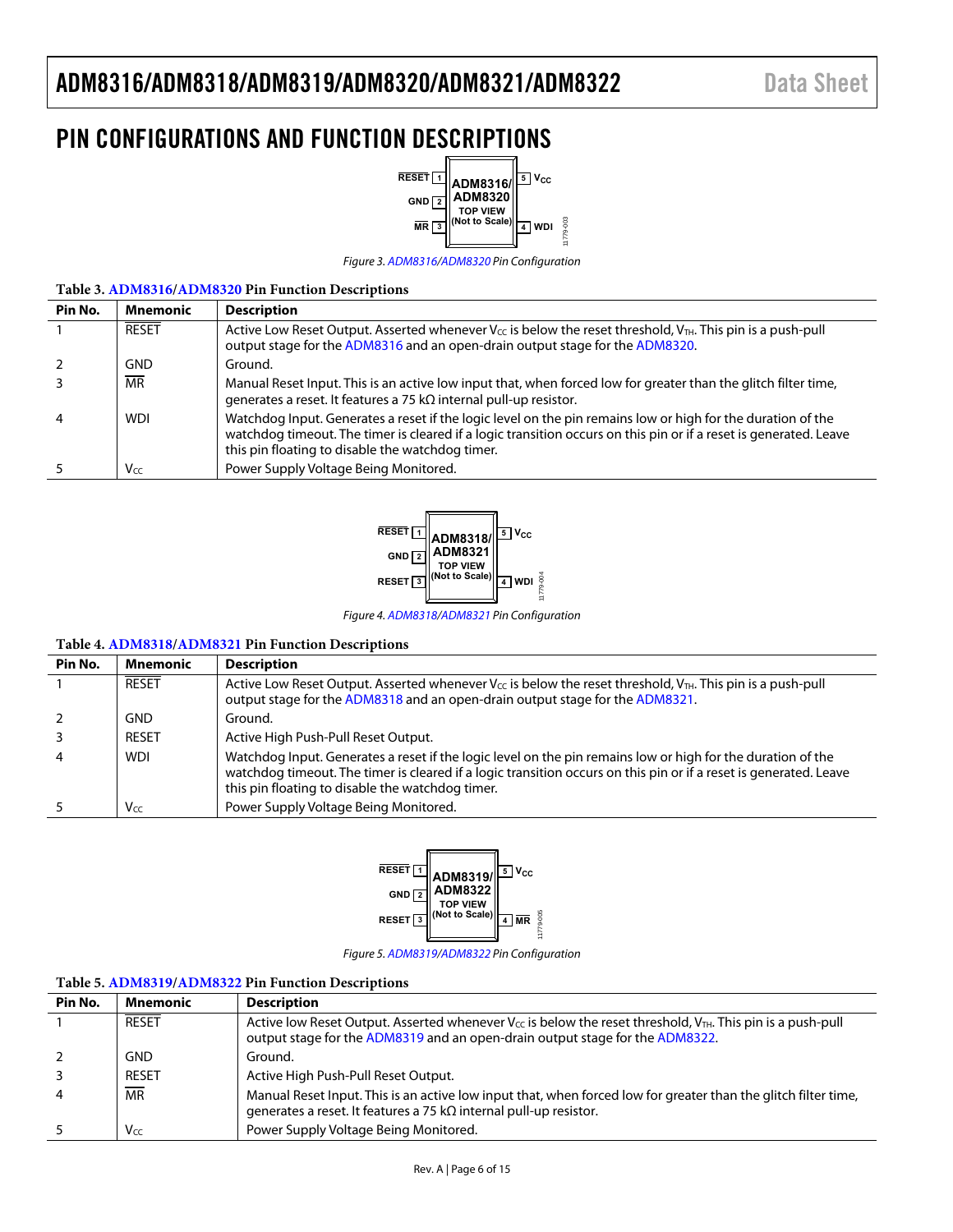### <span id="page-6-0"></span>TYPICAL PERFORMANCE CHARACTERISTICS



*Figure 6. Supply Current (ICC) vs. Temperature*



*Figure 7. Supply Current (Icc) vs. Supply Voltage (Vcc)* 



*Figure 8. Normalized Reset Threshold vs. Temperature*



*Figure 9. VCC to Reset Delay vs. Temperature*



*Figure 10. Manual Reset to Reset Propagation Delay vs. Temperature*



*Figure 11. Normalized Reset Timeout vs. Temperature*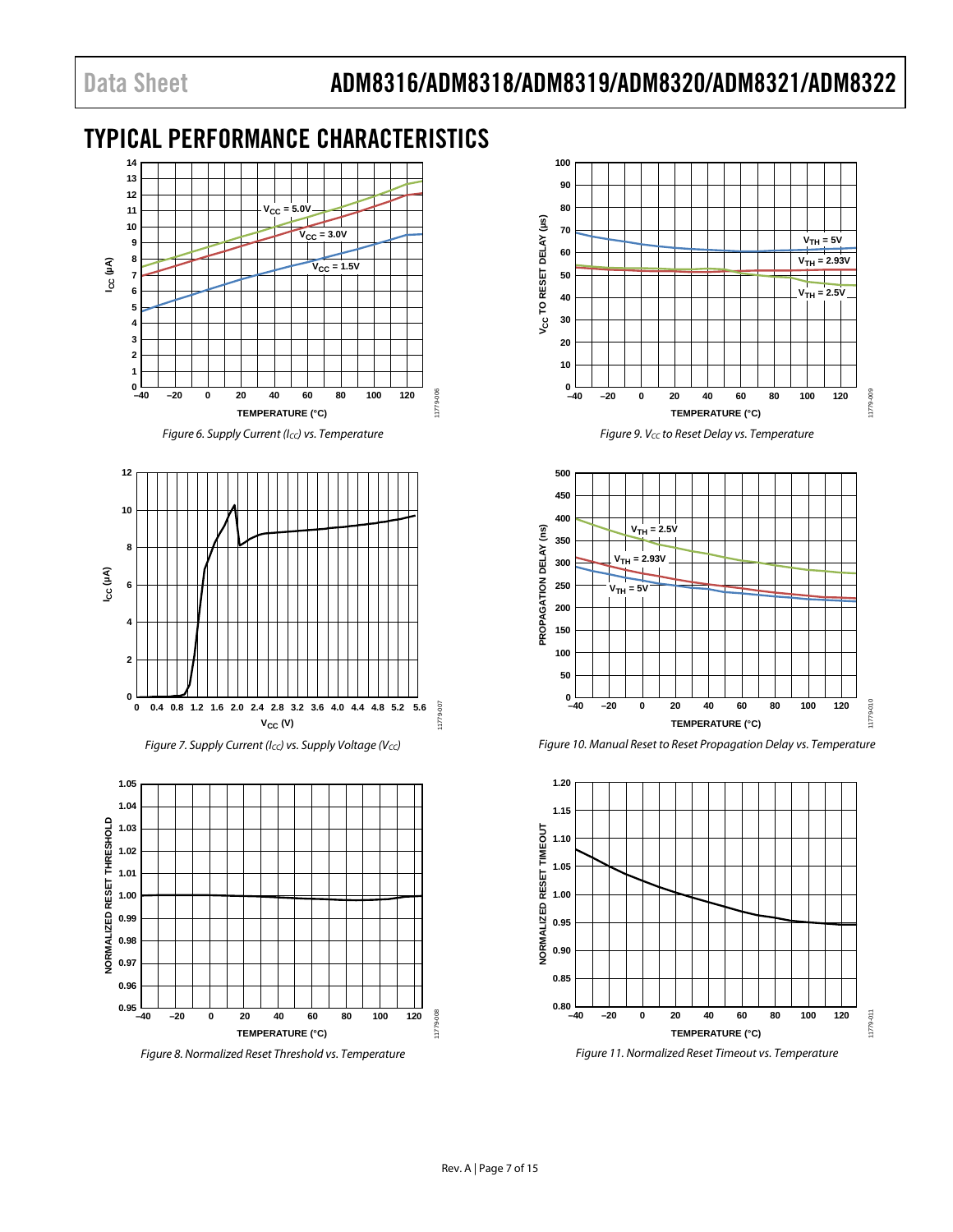### ADM8316/ADM8318/ADM8319/ADM8320/ADM8321/ADM8322 Data Sheet



*Figure 12. Normalized Watchdog Timeout vs. Temperature*



<span id="page-7-0"></span>*Figure 13. Maximum V<sub>CC</sub> Transient Duration vs. RESET Threshold Overdrive* 



*Figure 14. Manual Reset (MR) Minimum Pulse Width vs. Temperature*



*Figure 15. Watchdog Input Minimum Pulse Width vs. Temperature*







*Figure 17. RESET Push-Pull V<sub>OL</sub> Voltage vs. V<sub>CC</sub> Voltage (V<sub>TH</sub> = 4 V)*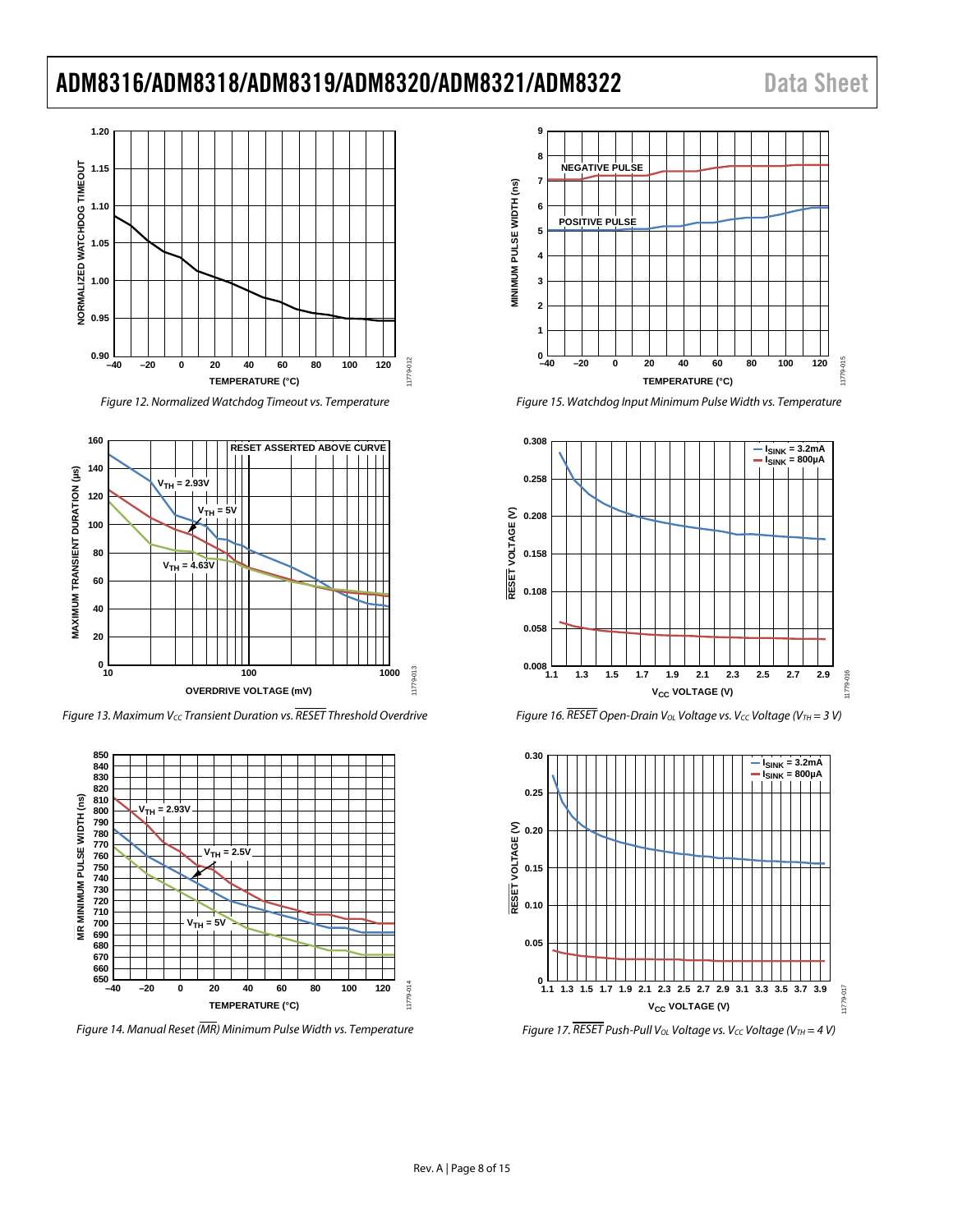

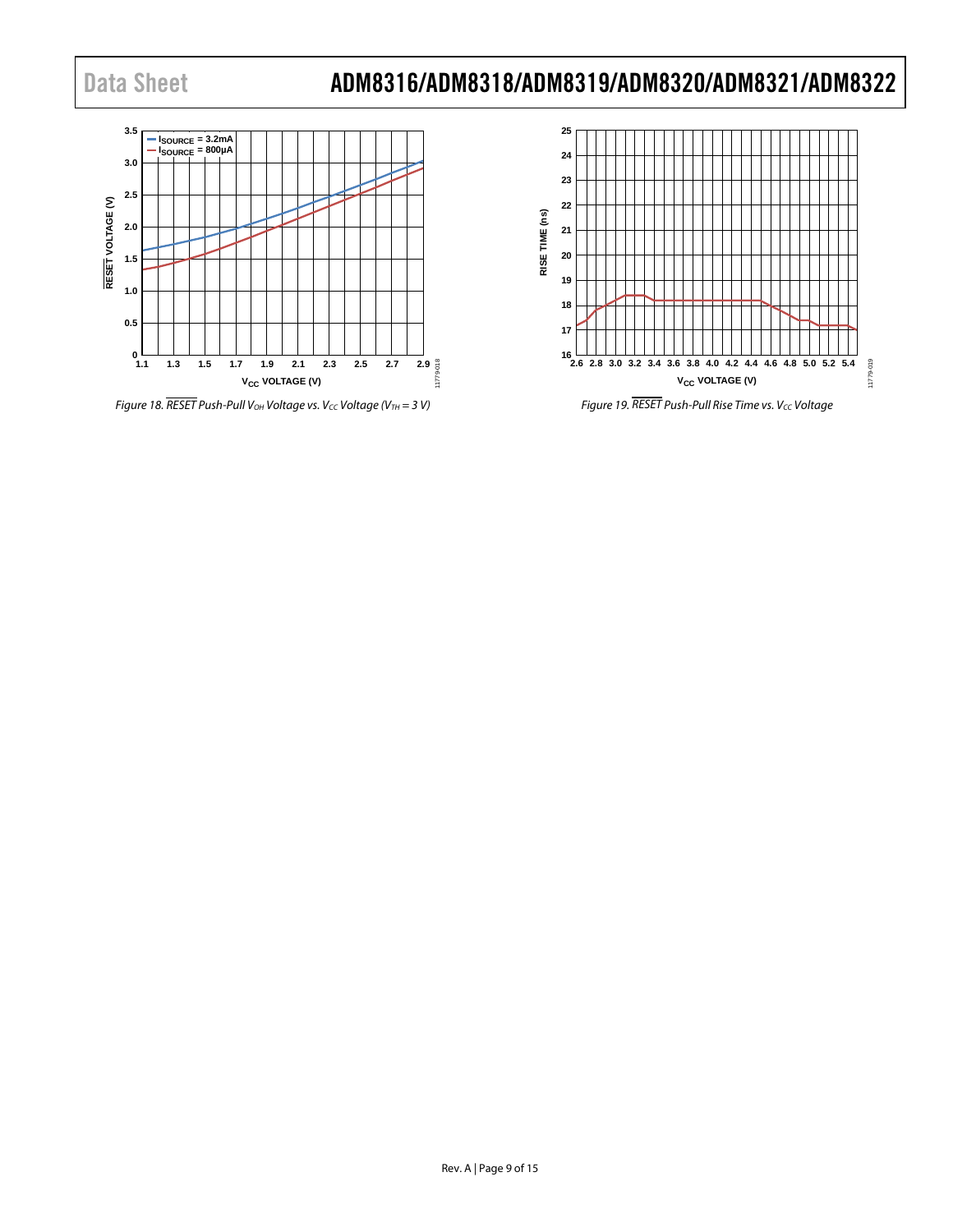### <span id="page-9-0"></span>THEORY OF OPERATION **CIRCUIT DESCRIPTION**

<span id="page-9-1"></span>The [ADM8316](http://www.analog.com/ADM8316?doc=ADM8316_8318_8319_8320_8321_8322.pdf)[/ADM8318](http://www.analog.com/ADM8318?doc=ADM8316_8318_8319_8320_8321_8322.pdf)[/ADM8319](http://www.analog.com/ADM8319?doc=ADM8316_8318_8319_8320_8321_8322.pdf)[/ADM8320](http://www.analog.com/ADM8320?doc=ADM8316_8318_8319_8320_8321_8322.pdf)[/ADM8321/](http://www.analog.com/ADM8321?doc=ADM8316_8318_8319_8320_8321_8322.pdf)

[ADM8322](http://www.analog.com/ADM8322?doc=ADM8316_8318_8319_8320_8321_8322.pdf) provide microprocessor supply voltage supervision by controlling the microprocessor reset input. Code execution errors are avoided during power-up, power-down, and brownout conditions by asserting a reset signal when the supply voltage is below a preset threshold and by allowing supply voltage stabilization with a fixed timeout reset delay after the supply voltage rises above the threshold. In addition, problems with microprocessor code execution can be monitored and corrected with a watchdog timer [\(ADM8316](http://www.analog.com/ADM8316?doc=ADM8316_8318_8319_8320_8321_8322.pdf)[/ADM8318](http://www.analog.com/ADM8318?doc=ADM8316_8318_8319_8320_8321_8322.pdf)[/ADM8320/](http://www.analog.com/ADM8320?doc=ADM8316_8318_8319_8320_8321_8322.pdf) [ADM8321\)](http://www.analog.com/ADM8321?doc=ADM8316_8318_8319_8320_8321_8322.pdf). If the user detects a problem with system operation, a manual reset input is available [\(ADM8316](http://www.analog.com/ADM8316?doc=ADM8316_8318_8319_8320_8321_8322.pdf)[/ADM8319/](http://www.analog.com/ADM8319?doc=ADM8316_8318_8319_8320_8321_8322.pdf)[ADM8320/](http://www.analog.com/ADM8320?doc=ADM8316_8318_8319_8320_8321_8322.pdf) [ADM8322\)](http://www.analog.com/ADM8322?doc=ADM8316_8318_8319_8320_8321_8322.pdf) to reset the microprocessor, for example, by means of an external push-button switch.

#### <span id="page-9-2"></span>**PUSH-PULL RESET OUTPUT**

The [ADM8316](http://www.analog.com/ADM8316?doc=ADM8316_8318_8319_8320_8321_8322.pdf) features an active low push-pull reset output, whereas the [ADM8321](http://www.analog.com/ADM8321?doc=ADM8316_8318_8319_8320_8321_8322.pdf)[/ADM8322 h](http://www.analog.com/ADM8322?doc=ADM8316_8318_8319_8320_8321_8322.pdf)ave active high push-pull reset outputs. The [ADM8318/](http://www.analog.com/ADM8318?doc=ADM8316_8318_8319_8320_8321_8322.pdf)[ADM8319](http://www.analog.com/ADM8319?doc=ADM8316_8318_8319_8320_8321_8322.pdf) feature dual active low and active high push-pull reset outputs. For active low and active high outputs, the reset signal is guaranteed to be valid for  $V_{\text{CC}}$ down to 0.9 V.

The reset output is asserted when  $V_{CC}$  is below the reset threshold  $(V<sub>TH</sub>)$ , when MR is driven low, or when WDI is not serviced within the watchdog timeout period  $(t_{WD})$ . The reset output remains asserted for the duration of the reset active timeout period ( $t_{RP}$ ) after V<sub>CC</sub> rises above the reset threshold, after MR transitions from low to high, or after the watchdog timer times out. [Figure 20 i](#page-9-6)llustrates the behavior of the reset outputs.



<span id="page-9-6"></span>Figure 20. Reset Timing Diagram

### <span id="page-9-3"></span>**OPEN-DRAIN RESET OUTPUT**

The [ADM8320](http://www.analog.com/ADM8320?doc=ADM8316_8318_8319_8320_8321_8322.pdf)[/ADM8321](http://www.analog.com/ADM8321?doc=ADM8316_8318_8319_8320_8321_8322.pdf)[/ADM8322 h](http://www.analog.com/ADM8322?doc=ADM8316_8318_8319_8320_8321_8322.pdf)ave an active low, opendrain reset output. This output structure requires an external pull-up resistor to connect the reset output to a voltage rail no higher than  $V_{CC}$ . A resistor that complies with the logic low and logic high voltage level requirements of the microprocessor while supplying input current and leakage paths on the RESET line is recommended. A 10 kΩ resistor is adequate in most situations.

#### <span id="page-9-4"></span>**MANUAL RESET INPUT**

Th[e ADM8316](http://www.analog.com/ADM8316?doc=ADM8316_8318_8319_8320_8321_8322.pdf)[/ADM8319](http://www.analog.com/ADM8319?doc=ADM8316_8318_8319_8320_8321_8322.pdf)[/ADM8320/](http://www.analog.com/ADM8320?doc=ADM8316_8318_8319_8320_8321_8322.pdf)[ADM8322 f](http://www.analog.com/ADM8322?doc=ADM8316_8318_8319_8320_8321_8322.pdf)eature a manual reset input (MR), which when driven low, asserts the reset output. When MR transitions from low to high, the reset remains asserted for the duration of the reset active timeout period before deasserting. The MR input has a 75 kΩ, internal pull-up resistor so that the input is always high when unconnected. An external push-button switch can be connected between  $\overline{MR}$  and ground so that the user can generate a reset. Debounce circuitry for this purpose is integrated on chip. Noise immunity is provided on the MR input, and fast, negative going transients of up to 100 ns (typical) are ignored. A 0.1 μF capacitor between MR and ground provides additional noise immunity.

#### <span id="page-9-5"></span>**WATCHDOG INPUT**

The [ADM8316](http://www.analog.com/ADM8316?doc=ADM8316_8318_8319_8320_8321_8322.pdf)[/ADM8318](http://www.analog.com/ADM8318?doc=ADM8316_8318_8319_8320_8321_8322.pdf)[/ADM8320/](http://www.analog.com/ADM8320?doc=ADM8316_8318_8319_8320_8321_8322.pdf)[ADM8321 f](http://www.analog.com/ADM8321?doc=ADM8316_8318_8319_8320_8321_8322.pdf)eature a watchdog timer that monitors microprocessor activity. A timer circuit is cleared with every low-to-high or high-to-low logic transition on the watchdog input pin (WDI), which detects pulses as short as 50 ns. If the timer counts through the preset watchdog timeout period  $(t_{WD})$ , a reset is asserted. The microprocessor is required to toggle the WDI pin to avoid asserting the reset pin. Failure of the microprocessor to toggle WDI within the timeout period, therefore, indicates a code execution error, and the reset pulse generated restarts the microprocessor in a known state.

As well as logic transitions on WDI, the watchdog timer is also cleared by a reset assertion due to an undervoltage condition on  $V_{CC}$  or due to  $\overline{MR}$  being pulled low. When a reset asserts, the watchdog timer clears and does not begin counting again until the reset deassserts. The watchdog timer can be disabled by leaving WDI floating or by tristating the WDI driver.

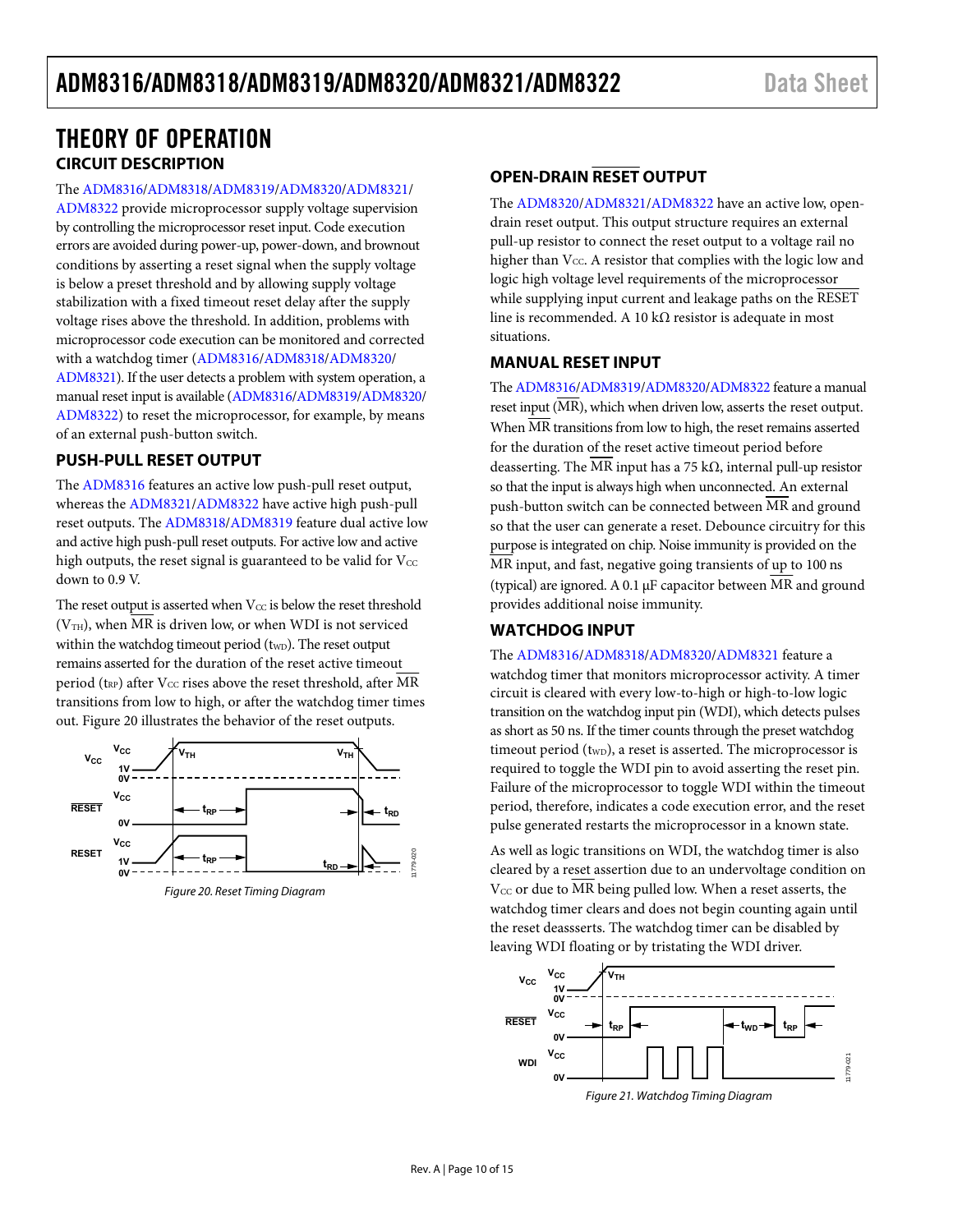### <span id="page-10-1"></span><span id="page-10-0"></span>APPLICATIONS INFORMATION **WATCHDOG INPUT CURRENT**

To minimize the watchdog input current, leave WDI low for the majority of the watchdog timeout period. When driven high, WDI can draw as much as 100 μA. Pulsing WDI low to high to low at a low duty cycle reduces the effect of the large input current. When WDI is unconnected, a window comparator disconnects the watchdog timer from the reset output circuitry so that a reset is not asserted when the watchdog timer times out.

### <span id="page-10-2"></span>**NEGATIVE GOING V<sub>cc</sub> TRANSIENTS**

To avoid unnecessary resets caused by fast power supply transients, the [ADM8316/](http://www.analog.com/ADM8316?doc=ADM8316_8318_8319_8320_8321_8322.pdf)[ADM8318](http://www.analog.com/ADM8318?doc=ADM8316_8318_8319_8320_8321_8322.pdf)[/ADM8319/](http://www.analog.com/ADM8319?doc=ADM8316_8318_8319_8320_8321_8322.pdf)[ADM8320/](http://www.analog.com/ADM8320?doc=ADM8316_8318_8319_8320_8321_8322.pdf)[ADM8321/](http://www.analog.com/ADM8321?doc=ADM8316_8318_8319_8320_8321_8322.pdf) [ADM8322](http://www.analog.com/ADM8322?doc=ADM8316_8318_8319_8320_8321_8322.pdf) are equipped with glitch rejection circuitry. The typical performance characteristic i[n Figure 13 p](#page-7-0)lots  $V_{CC}$  transient duration vs. reset threshold overdrive. The curves show combinations of reset threshold overdrive and duration for which a reset is not generated for 5 V, 4.63 V, and 2.93 V reset threshold devices. For example, with the 2.93 V threshold, a transient that goes 100 mV below the threshold and lasts 80 μs typically does not cause a reset, but if the transient is any larger in reset threshold overdrive or duration, a reset generates. An optional 0.1 μF bypass capacitor mounted near  $V_{CC}$  provides additional glitch rejection.

### <span id="page-10-3"></span>**ENSURING RESET VALID TO**  $V_{cc} = 0$  **V**

Both active low and active high reset outputs are guaranteed to be valid for  $V_{CC}$  as low as 0.9 V. However, by using an external resistor with push-pull configured reset outputs, valid outputs for  $V_{CC}$  as low as 0 V are possible. For an active low reset output, a resistor connected between RESET and ground pulls the output low when it is unable to sink current. For an active high reset output, a resistor connected between RESET and  $V_{CC}$  pulls the output high when it is unable to source current. Use a large resistance, such as 100 kΩ, so that it does not overload the reset output when  $V_{CC}$  is greater than 0.9 V.



Figure 22. Ensuring Reset Valid to  $V_{CC} = 0$  V

### <span id="page-10-4"></span>**WATCHDOG SOFTWARE CONSIDERATIONS**

In implementing the microprocessor watchdog strobe code, quickly switching WDI low to high and then high to low (minimizing WDI high time) is desirable for current consumption reasons. However, a more effective way of using the watchdog function can be considered.

A low to high to low WDI pulse within a given subroutine prevents the watchdog from timing out. However, if the subroutine becomes stuck in an infinite loop, the watchdog cannot detect this because the subroutine continues to toggle WDI. A more effective coding scheme for detecting this error involves using a slightly longer watchdog timeout. In the program that calls the subroutine, WDI is set high. The subroutine sets WDI low when it is called. If the program executes without error, WDI is toggled high and low with every loop of the program. If the subroutine enters an infinite loop, WDI is kept low, the watchdog times out, and the microprocessor is reset (see [Figure 23\)](#page-10-5).

<span id="page-10-5"></span>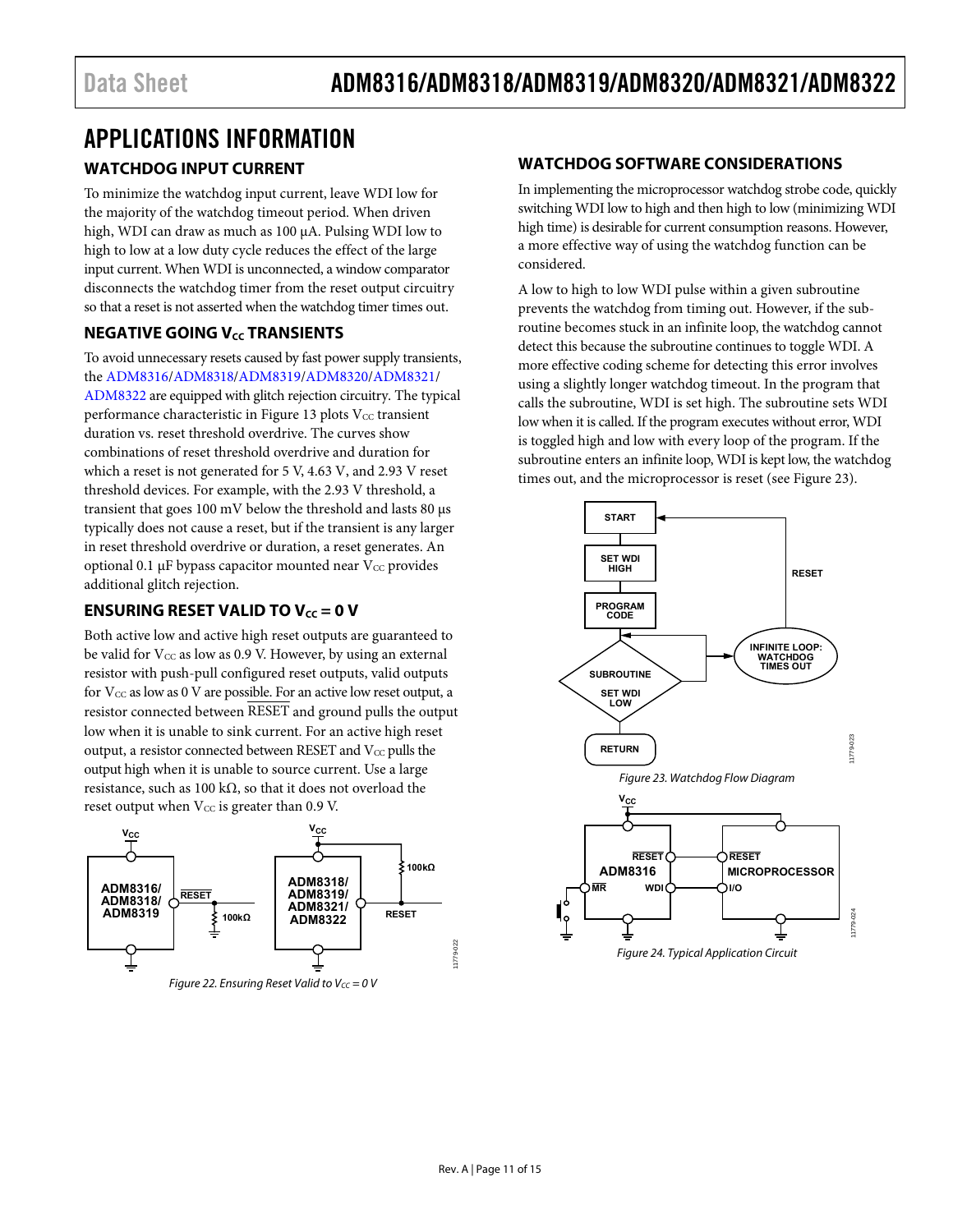### <span id="page-11-1"></span>**OPTIONS**

<span id="page-11-0"></span>**Table 6. Selection Table**

|                |          |                     | <b>Output Stage</b> |              |  |
|----------------|----------|---------------------|---------------------|--------------|--|
| Device No.     | Watchdog | <b>Manual Reset</b> | <b>RESET</b>        | <b>RESET</b> |  |
| ADM8316        | Yes      | Yes                 | Push-pull           | No           |  |
| ADM8318        | Yes      | No                  | Push-pull           | Push-pull    |  |
| ADM8319        | No       | Yes                 | Push-pull           | Push-pull    |  |
| <b>ADM8320</b> | Yes      | Yes                 | Open-drain          | No           |  |
| ADM8321        | Yes      | No                  | Open-drain          | Push-pull    |  |
| <b>ADM8322</b> | No       | Yes                 | Open-drain          | Push-pull    |  |

#### <span id="page-11-2"></span>**Table 7. Reset Timeout Options**

| <b>Suffix</b> | <b>Minimum</b> | <b>Typical</b> | <b>Maximum</b> | Unit |
|---------------|----------------|----------------|----------------|------|
| A             |                | 1.4            | 1.8            | ms   |
| B             | 20             | 28             | 36             | ms   |
|               | 140            | 200            | 260            | ms   |
| D             | 1120           | 1600           | 2080           | ms   |

### <span id="page-11-3"></span>**Table 8. Watchdog Timeout Options**

| $1.0010$ of $1.00010$ and $1.0000$ and $0.0010$ |                |                |                |      |
|-------------------------------------------------|----------------|----------------|----------------|------|
| <b>Suffix</b>                                   | <b>Minimum</b> | <b>Typical</b> | <b>Maximum</b> | Unit |
| W                                               | 4.5            | 6.3            | 8.1            | ms   |
| X                                               | 72             | 102            | 132            | ms   |
| $\mathbf{v}$                                    | 1.12           | 1.6            | 2.24           | sec  |
|                                                 | 18.0           | 25.6           | 33.2           | sec  |

#### <span id="page-11-4"></span>**Table 9. Reset Voltage Threshold Options**

|                               | $T_A = 25^{\circ}C$ |                | $T_A = -40$ °C to +125°C |                |                |      |
|-------------------------------|---------------------|----------------|--------------------------|----------------|----------------|------|
| <b>Reset Threshold Number</b> | <b>Minimum</b>      | <b>Typical</b> | Maximum                  | <b>Minimum</b> | <b>Maximum</b> | Unit |
| 50                            | 4.950               | 5.000          | 5.050                    | 4.925          | 5.075          | V    |
| 49                            | 4.851               | 4.900          | 4.949                    | 4.826          | 4.974          | v    |
| 48                            | 4.752               | 4.800          | 4.848                    | 4.728          | 4.872          | V    |
| 47                            | 4.653               | 4.700          | 4.747                    | 4.629          | 4.771          | V    |
| 46                            | 4.584               | 4.630          | 4.676                    | 4.560          | 4.700          | V    |
| 45                            | 4.455               | 4.500          | 4.545                    | 4.432          | 4.568          | ٧    |
| 44                            | 4.346               | 4.390          | 4.434                    | 4.324          | 4.456          | V    |
| 43                            | 4.257               | 4.300          | 4.343                    | 4.235          | 4.365          | V    |
| 42                            | 4.158               | 4.200          | 4.242                    | 4.137          | 4.263          | V    |
| 41                            | 4.059               | 4.100          | 4.141                    | 4.038          | 4.162          | V    |
| 40                            | 3.960               | 4.00           | 4.040                    | 3.940          | 4.060          | V    |
| 39                            | 3.861               | 3.900          | 3.939                    | 3.841          | 3.959          | V    |
| 38                            | 3.762               | 3.800          | 3.838                    | 3.743          | 3.857          | V    |
| 37                            | 3.663               | 3.700          | 3.737                    | 3.644          | 3.756          | V    |
| 36                            | 3.564               | 3.600          | 3.636                    | 3.546          | 3.654          | V    |
| 35                            | 3.465               | 3.500          | 3.535                    | 3.447          | 3.553          | V    |
| 34                            | 3.366               | 3.400          | 3.434                    | 3.349          | 3.451          | ٧    |
| 33                            | 3.267               | 3.300          | 3.333                    | 3.250          | 3.350          | V    |
| 32                            | 3.168               | 3.200          | 3.232                    | 3.152          | 3.248          | V    |
| 31                            | 3.049               | 3.080          | 3.111                    | 3.033          | 3.127          | V    |
| 30                            | 2.970               | 3.000          | 3.030                    | 2.955          | 3.045          | V    |
| 29                            | 2.901               | 2.930          | 2.959                    | 2.886          | 2.974          | V    |
| 28                            | 2.772               | 2.800          | 2.828                    | 2.758          | 2.842          | V    |
| 27                            | 2.673               | 2.700          | 2.727                    | 2.659          | 2.741          | V    |
| 26                            | 2.604               | 2.630          | 2.656                    | 2.590          | 2.670          | ٧    |
| 25                            | 2.475               | 2.500          | 2.525                    | 2.462          | 2.538          | v    |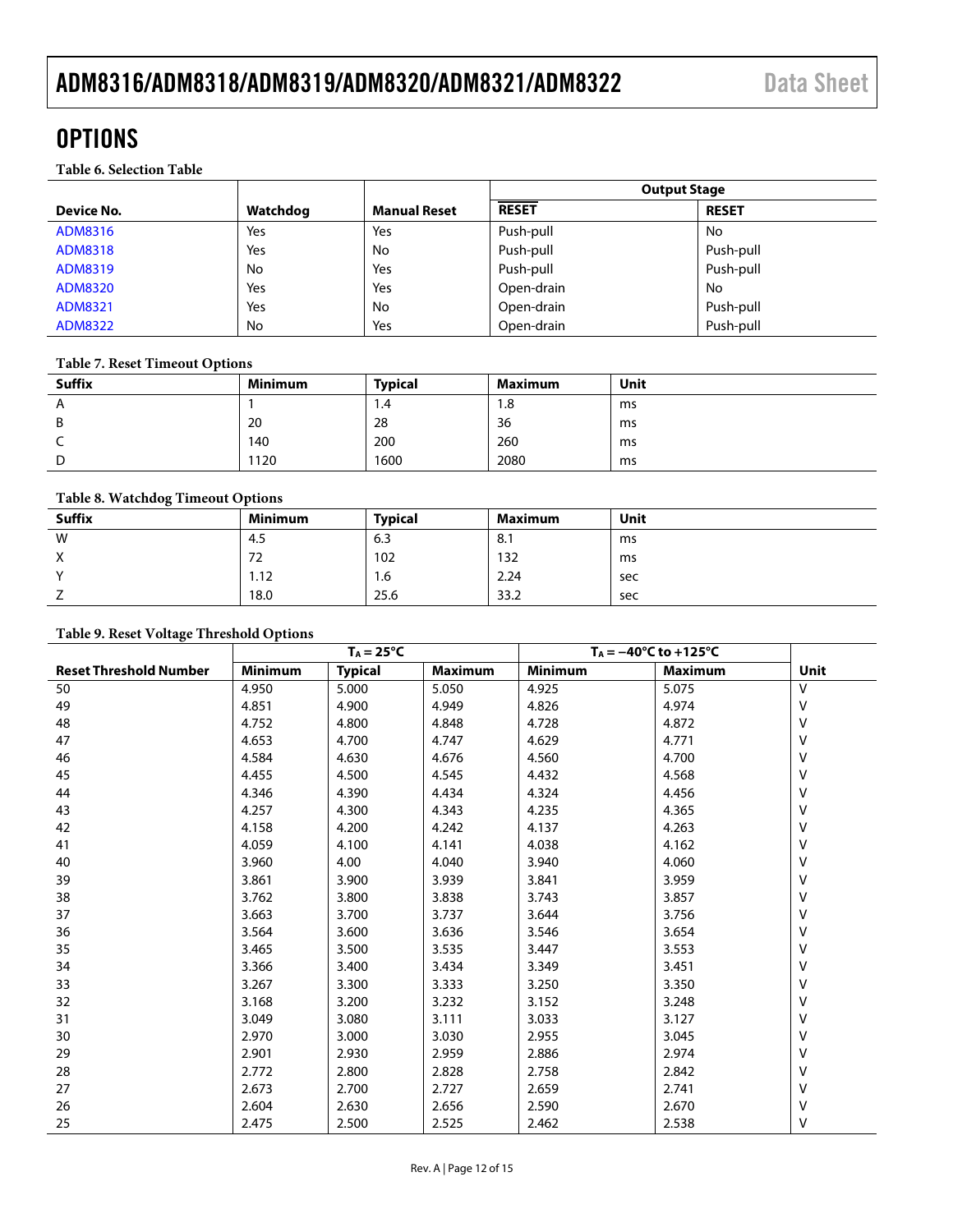#### <span id="page-12-0"></span>**Table 10. Standard Models**

| Model              | <b>Reset Threshold (V)</b> | <b>Minimum Reset Timeout (ms)</b> | <b>Typical Watchdog Timeout (sec)</b> |
|--------------------|----------------------------|-----------------------------------|---------------------------------------|
| ADM8316WAY27ARJZR7 | 2.7                        |                                   | 1.6                                   |
| ADM8316WBX30ARJZR7 | 3                          | 20                                | 0.102                                 |
| ADM8316WBX46ARJZR7 | 4.63                       | 20                                | 0.102                                 |
| ADM8316WDW49ARJZR7 | 4.9                        | 1120                              | 0.0063                                |
| ADM8316WDZ30ARJZR7 | 3                          | 1120                              | 25.6                                  |
| ADM8318WCY46ARJZR7 | 4.63                       | 140                               | 1.6                                   |
| ADM8319WB31ARJZR7  | 3.08                       | 20                                | Not applicable                        |
| ADM8320WCY29ARJZR7 | 2.93                       | 140                               | 1.6                                   |
| ADM8320WCZ33ARJZR7 | 3.3                        | 140                               | 25.6                                  |
| ADM8321WAW30ARJZR7 | 3                          |                                   | 0.0063                                |
| ADM8321WAX30ARJZR7 | 3                          |                                   | 0.102                                 |
| ADM8321WAY30ARJZR7 | 3                          |                                   | 1.6                                   |
| ADM8321WCY46ARJZR7 | 4.63                       | 140                               | 1.6                                   |
| ADM8322WC46ARJZR7  | 4.63                       | 140                               | Not applicable                        |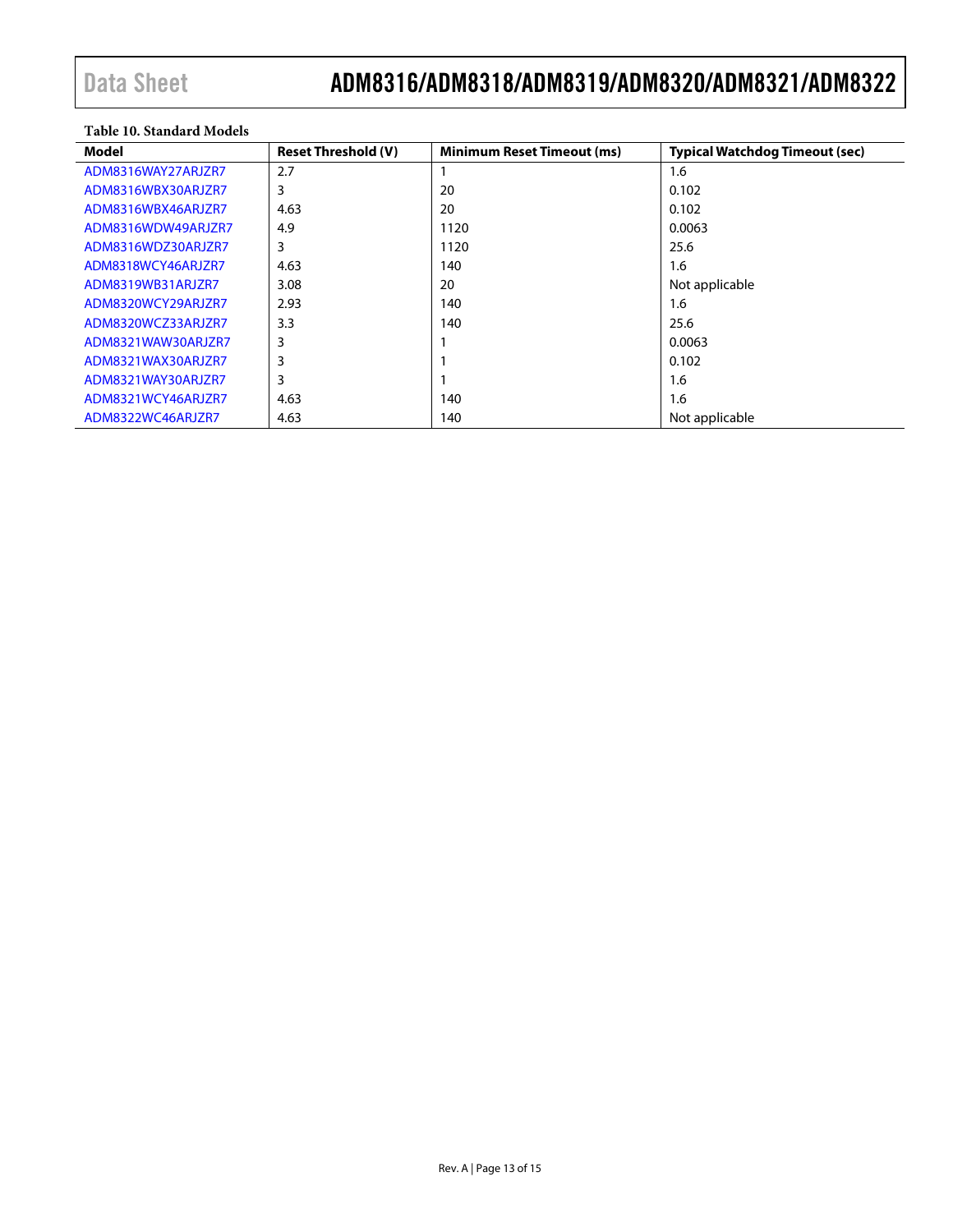### ADM8316/ADM8318/ADM8319/ADM8320/ADM8321/ADM8322 Data Sheet

### <span id="page-13-0"></span>OUTLINE DIMENSIONS



#### <span id="page-13-1"></span>**ORDERING GUIDE**

| Model <sup>1, 2, 3, 4</sup> | <b>Temperature Range</b>            | <b>Package Description</b> |        | <b>Ordering Quantity<sup>5</sup></b> | <b>Branding</b> |
|-----------------------------|-------------------------------------|----------------------------|--------|--------------------------------------|-----------------|
| ADM8316WxxxxARJZR7          | $-40^{\circ}$ C to $+125^{\circ}$ C | 5-Lead SOT-23              | $RJ-5$ | 3,000                                | LMT             |
| ADM8318WxxxxARJZR7          | $-40^{\circ}$ C to $+125^{\circ}$ C | 5-Lead SOT-23              | $RJ-5$ | 3,000                                | LMW             |
| ADM8319WxxxARJZR7           | $-40^{\circ}$ C to $+125^{\circ}$ C | 5-Lead SOT-23              | $RJ-5$ | 3,000                                | LMV             |
| ADM8320WxxxxARJ7R7          | $-40^{\circ}$ C to $+125^{\circ}$ C | 5-Lead SOT-23              | $RJ-5$ | 3,000                                | LMX             |
| ADM8321WxxxxARJZR7          | $-40^{\circ}$ C to $+125^{\circ}$ C | 5-Lead SOT-23              | $RJ-5$ | 3,000                                | LMY             |
| ADM8322WxxxARJ7R7           | $-40^{\circ}$ C to $+125^{\circ}$ C | 5-Lead SOT-23              | $RJ-5$ | 3,000                                | LMZ             |

<sup>1</sup> Complete the ordering code by inserting the reset timeout, watchdog timeout, and reset threshold [\(ADM8316/](http://www.analog.com/ADM8316?doc=ADM8316_8318_8319_8320_8321_8322.pdf)[ADM8318](http://www.analog.com/ADM8318?doc=ADM8316_8318_8319_8320_8321_8322.pdf)[/ADM8320](http://www.analog.com/ADM8320?doc=ADM8316_8318_8319_8320_8321_8322.pdf)[/ADM8321\)](http://www.analog.com/ADM8321?doc=ADM8316_8318_8319_8320_8321_8322.pdf) suffixes fro[m Table 7](#page-11-2) t[o Table 9.](#page-11-4) No watchdog timeout is available fo[r ADM8319/](http://www.analog.com/ADM8319?doc=ADM8316_8318_8319_8320_8321_8322.pdf)[ADM8322.](http://www.analog.com/ADM8322?doc=ADM8316_8318_8319_8320_8321_8322.pdf)

<sup>2</sup> Contact sales for the availability of nonstandard models. Se[e Table 10](#page-12-0) for a list of standard models.

 $3 Z =$  RoHS Compliant Part.

<sup>4</sup> W = Qualified for Automotive Applications.

<sup>5</sup> A minimum of 12,000 (four reels) must be ordered for nonstandard models.